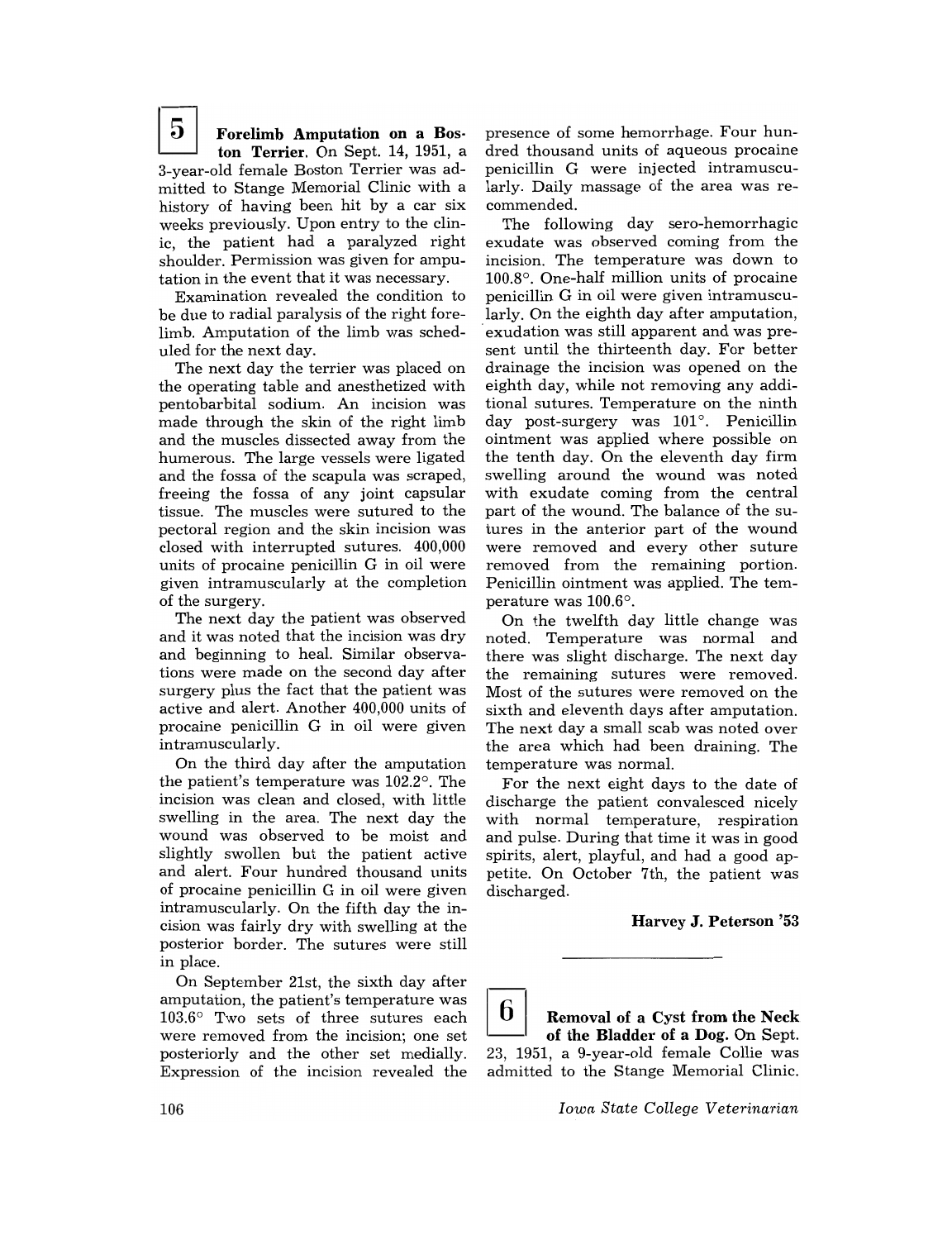This case was referred to the clinic by a local veterinarian with a history of the abdomen filling with fluid and difficulty in urinating and defecating.

On September 24, the patient's abdomen was tapped and 2 pts. of amber colored fluid were removed. Two days later the patient was x-rayed and a tentative diagnosis of pyometra or metritis was made. The patient was catheterized and a small amount of normal appearing urine was obtained. This was negative for albumen and showed an acid reaction of pH 5.5. Laboratory examination of the blood revealed the following information:

| Sedimentation rate $\dots\dots$ 39 mm/hour<br>Hematocrit  45 mm             |
|-----------------------------------------------------------------------------|
| Blood urea $\ldots \ldots \ldots \ldots \ldots$ 20 mg/100 cc                |
| White cell count $\ldots \ldots \ldots \ldots \ldots \ldots$ 14,360         |
| Differential count:                                                         |
| Eosinophils $\ldots \ldots \ldots \ldots \ldots \ldots \ldots \ldots 0.7\%$ |
| Neutrophils $\ldots \ldots \ldots \ldots \ldots \ldots \ldots$ 91.4%        |
|                                                                             |
| Stabs $\ldots \ldots \ldots \ldots \ldots \ldots \ldots \ldots$ 63.7%       |
| Monocytes $\ldots \ldots \ldots \ldots \ldots \ldots \ldots 2.1\%$          |
| Lymphocytes $\ldots \ldots \ldots \ldots \ldots \ldots 5.7\%$               |
| MacLagen liver function  6                                                  |

Normal values, according to those used in this clinic, are as follows:

| Sedimentation rate $\dots \dots$ 1-10 mm/hour<br>Blood urea  10–20 mg/100 cc |
|------------------------------------------------------------------------------|
| White cell count $\ldots \ldots \ldots \ldots \ldots \ldots 11,620$          |
| Differential count:                                                          |
|                                                                              |
| Neutrophils $\ldots \ldots \ldots \ldots \ldots \ldots \ldots 64\%$          |
| Segs $\ldots \ldots \ldots \ldots \ldots \ldots \ldots \ldots \ldots 58\%$   |
|                                                                              |
|                                                                              |
| Lymphocytes $\ldots \ldots \ldots \ldots \ldots \ldots \ldots$ 25%           |
|                                                                              |
| MacLagen liver function  3-5                                                 |

On September 29, the patient's abdomen was again tapped and 4 pts. of coffee colored fluid were removed. On October 1, the patient showed a fever of 103° and an increased respiratory rate. Once again the abdomen was tapped and 3 pts. of coffee colored fluid were withdrawn. On this date a purulent exudate from the vulva was noted and a large mass was palpated in the abdomen. On October 2, only a few drops of coffee colored fluid were obtained from the abdomen when it was tapped. The patient had a fever of 104°, and considerably more exudate was



Radiogram of the abdominal region showing the neoplasm.

noted discharging from the vulva. On October 4, the temperature was still 104°. Three hundred thousand units of penicillin in oil and 0.5 gm. of streptomycin were given intramuscularly. The following day the same dosage of these drugs was repeated. The fever was reduced to 103.5°, the patient was very depressed, and a decubitus ulcer was noted on one leg. The mass within the abdomen was described as being balloon shaped, extending forward from the pubic region, and filling the posterior abdominal region. On October 8, the patient was so depressed that she would neither rise nor sit up with support.

On October 10 the patient was prepared for an exploratory laparotomy. The abdomen was shaved, washed, defatted with ether, and sprayed with 70 percent alcohol. The patient was placed under ether anesthesia, and a 12 in. abdominal incision was made. A large neoplastic like mass, approximately 20-25 cm. in diameter, attached to the neck of the bladder by a small pedicle and lying in the abdominal cavity was observed. All blood vessels supplying the mass were ligated and the cyst was removed.

The muscle and peritoneum were su-

*Issue* 2, 1952